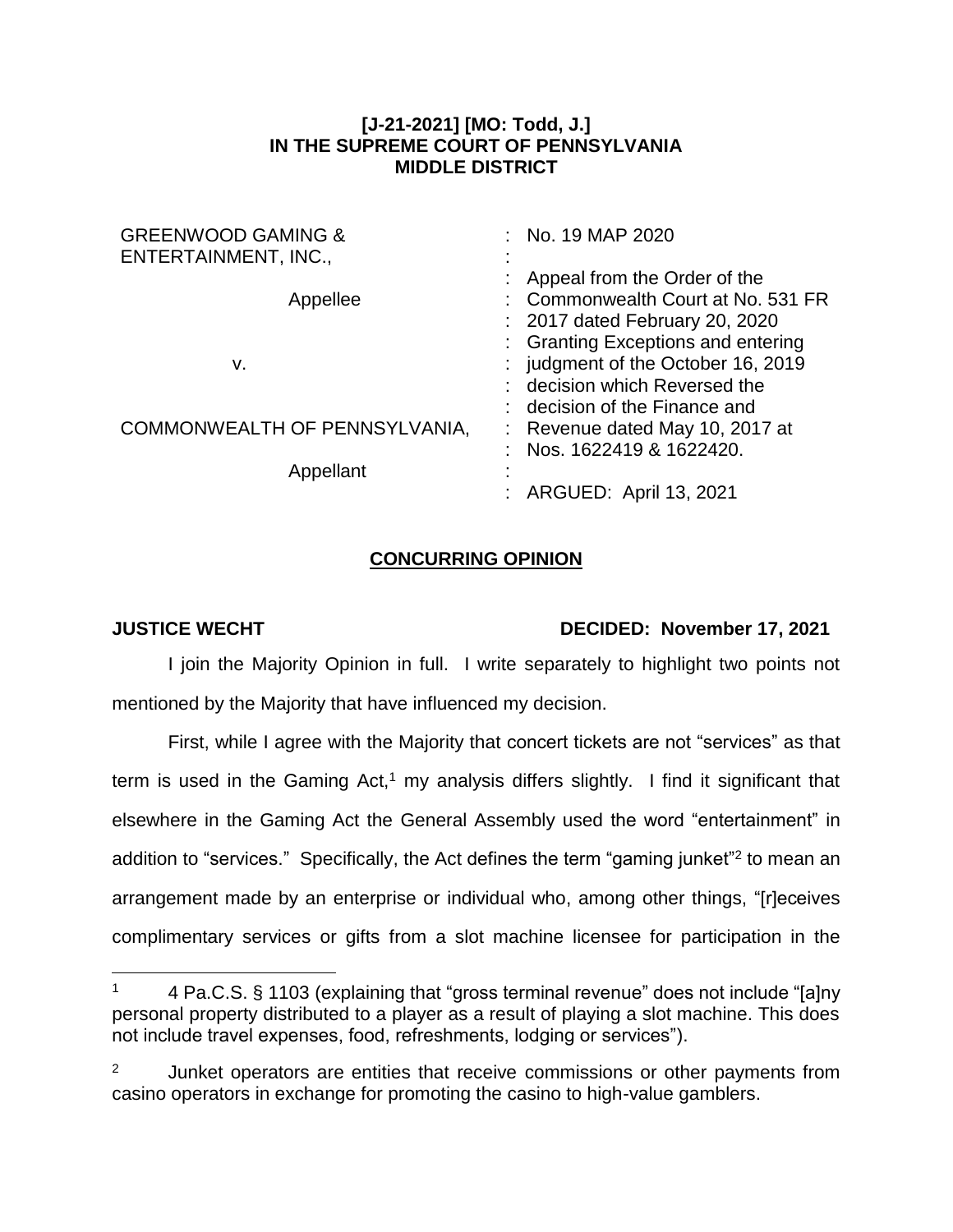arrangement, including the costs of transportation, food, lodging or entertainment." 4 Pa.C.S. § 1103. But if the word "services" necessarily (and unambiguously) includes entertainment, as the Commonwealth argues, then there would have been no reason to clarify in the "gaming junket" definition that "services or gifts" includes entertainment costs. The inclusion of "entertainment" here is especially noteworthy because we generally assume that a term mentioned in one section of a statute but excluded in another was intentionally omitted.<sup>3</sup> For this reason, I agree with the Majority's conclusion that the concert tickets Greenwood gifted to its patrons were not "services" under the Act.

The second point I would add to the Majority's analysis is that this Court is not in any way bound by the Department of Revenue's own interpretation of the Gaming Act. A 2015 Gaming Tax Bulletin issued by the Department of Revenue informed casinos that:

this bulletin is revised to clarify that pursuant to 4 Pa.C.S. § 1103 definitions of "gross table game revenue" and "gross terminal revenue"; deductibility of promotional items is limited to the actual cost of personal property excluding travel expenses, food, refreshments, lodging, and services. As a result of these limitations, promotional giveaways involving services such as venue services and event tickets are not deductible.<sup>4</sup>

This administrative guidance is not controlling here. As I have explained many

times in the past,<sup>5</sup> this Court is not bound by an administrative agency's interpretation of

 $\overline{a}$ <sup>3</sup> *See Fonner v. Shandon, Inc*., 724 A.2d 903, 907 (Pa. 1999) ("[W]here the legislature includes specific language in one section of the statute and excludes it from another, the language should not be implied where excluded.").

<sup>4</sup> *Gaming Tax Bulletin 2015-01*, PA. DEPT. OF REVENUE, at 1, https://www.revenue.pa.gov/TaxLawPoliciesBulletinsNotices/TaxBulletins/Gaming/Docu ments/gaming\_tax\_bulletin\_2015-01.pdf.

<sup>5</sup> *See, e.g., Harmon v. Unemployment Comp. Board of Rev*., 207 A.3d 292, 310 (Pa. 2019) (Wecht, J., concurring) ("I do not agree that reviewing courts should afford what often amounts to unqualified deference—*i.e.*, *Chevron* deference—to an executivebranch agency's interpretation of an ambiguous statute." (footnote omitted)); *Snyder Bros. v. Pa. Pub. Util. Comm'n*, 198 A.3d 1056, 1083 (Pa. 2018) (Wecht, J., concurring) ("In cases involving ambiguous statutory language, the interpretation suggested by an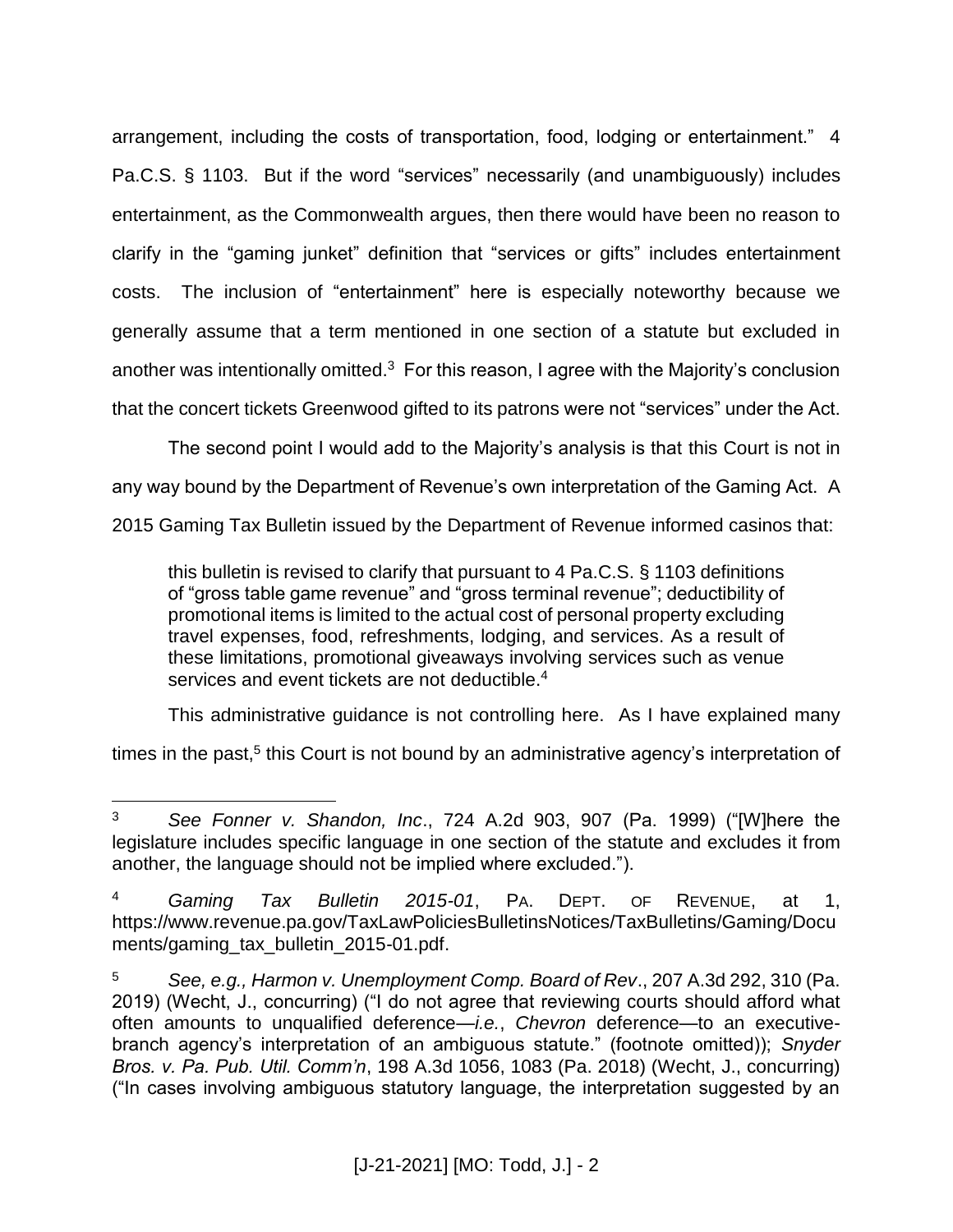an ambiguous statute, though we certainly may consider the agency's interpretation and adopt it if we find it persuasive.<sup>6</sup> The Commonwealth's argument that we must unconditionally defer to the interpretation that the Department of Revenue proffers unless it is "clearly erroneous" is a nonstarter.

But even if one supposes that reviewing courts should sometimes place great weight on an agency's interpretation of an ambiguous statute, this is not one of those times. That's because "[t]he fair measure of deference to an agency administering its own statute has been understood to vary with circumstances, and courts have looked to the degree of the agency's care, its consistency, formality, and relative expertness, and to the persuasiveness of the agency's position[.]" *United States v. Mead Corp.*, 533 U.S. 218, 228 (2001) (footnotes omitted). Considering these factors, no deference can or should be given to the Department of Revenue's 2015 Gaming Tax Bulletin here.

First, the meaning of the term "services" does not implicate agency expertise. No one argues, for instance, that "services" is a term of art in the gaming industry. Second, the persuasive value of the Bulletin is low, since it flatly declares that "event tickets are not deductible" without any real analysis of the relevant statutory text. Third, the informality of the agency's interpretation is problematic, since non-legislative rules like "manuals, interpretive memoranda, staff instructions, policy statements, circulars,

 $\overline{a}$ 

agency charged with administering the statute may be considered, but the meaning of a statute is essentially a question of law for the court." (citation omitted)); *Crown Castle NG East LLC v. Pa. Pub. Util. Comm'n*, 234 A.3d 665, 686 (Pa. 2020) (Wecht, J., concurring) (expressing "deep and broad misgivings" about our administrative deference jurisprudence); *SEDA-COG Joint Rail Auth. v. Carload Express, Inc*., 238 A.3d 1225, 1248-49 (Pa. 2020) (Wecht, J., concurring) (same).

<sup>6</sup> *See* 1 Pa.C.S. § 1921(c)(8) ("When the words of the statute are not explicit, the intention of the General Assembly *may* be ascertained by considering, among other matters . . . [I]egislative and administrative interpretations of such statute." (emphasis added)).